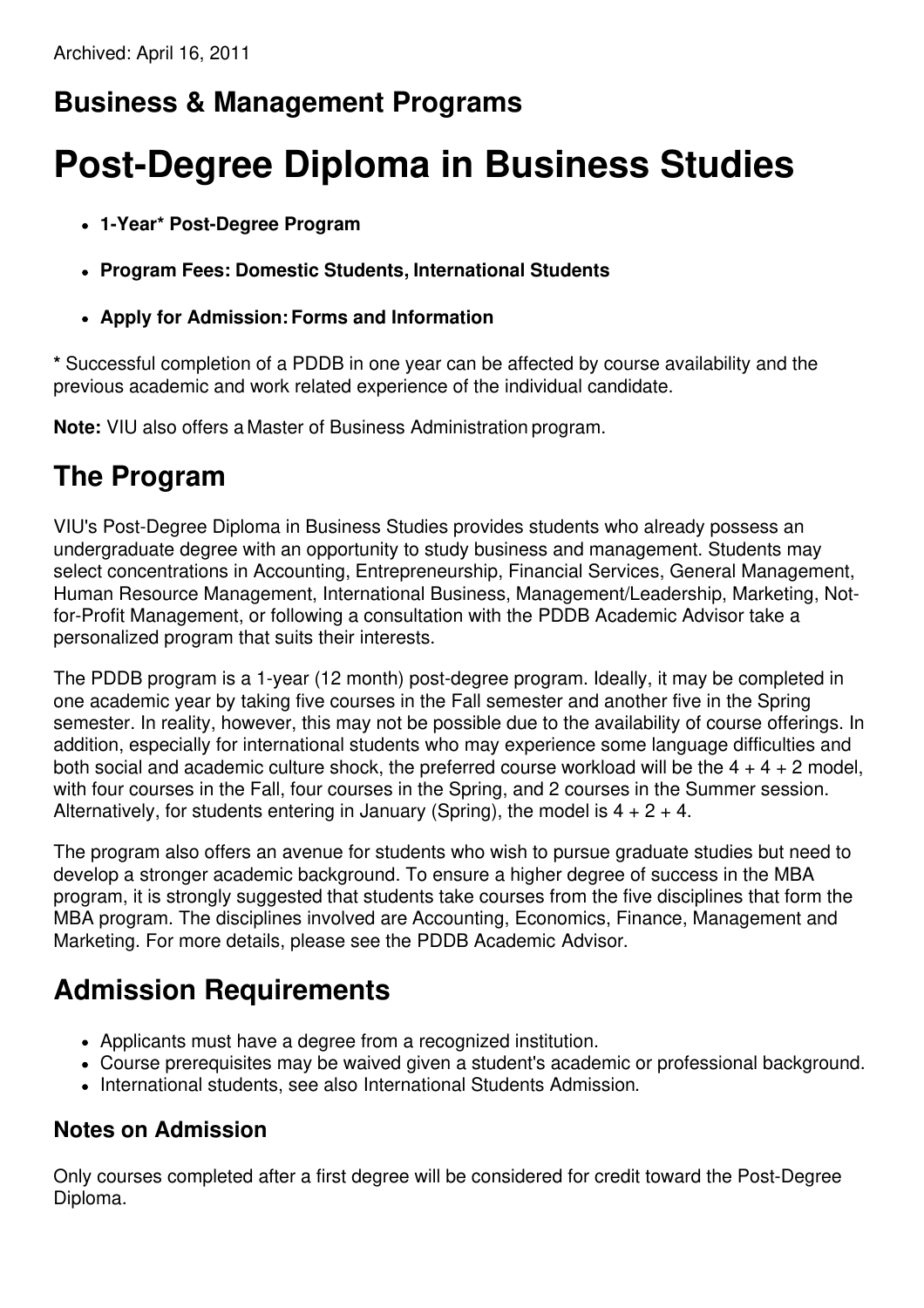### **Start Date and Application Deadline**

The program starts in September. Applications are accepted between November 15 and March 31. For further information regarding late applications and program contacts check the Program Availability List.

#### **Graduation Requirements**

The Diploma will be awarded upon successful completion of 30 credits (10 courses) of selected VIU Business courses with a minimum "C" average; 15 of 30 credits must be from courses at the 300-level or above.

Transferring students must complete a minimum 50% of the 30 required credits at VIU. Students who wish to transfer out of the program to other institutions will be able to do so on a course-bycourse basis.

# **Academic Advising**

**International students** must consult with Jane Kelly the Director, International Admissions. **Domestic students** must consult with Raimo Marttala the PDDB Academic Advisor.

#### **Program Streams**

- Accounting
- Entrepreneurship
- Financial Services
- General Management
- Human Resource Management
- International Business
- Management and Leadership
- Marketing
- Not-For-Profit Management

### **Accounting Concentration**

*Note: Successful completion of the accounting concentration in one year, pre-supposes that the student is entering the program having already completed ACCT 100 - (Financial Accounting I) and ACCT 201 - (Financial Accounting II), or their equivalent. Of the 30 credits (10 courses) of selected VIU courses, 15 credits (5 courses) must be Accounting (ACCT) courses.*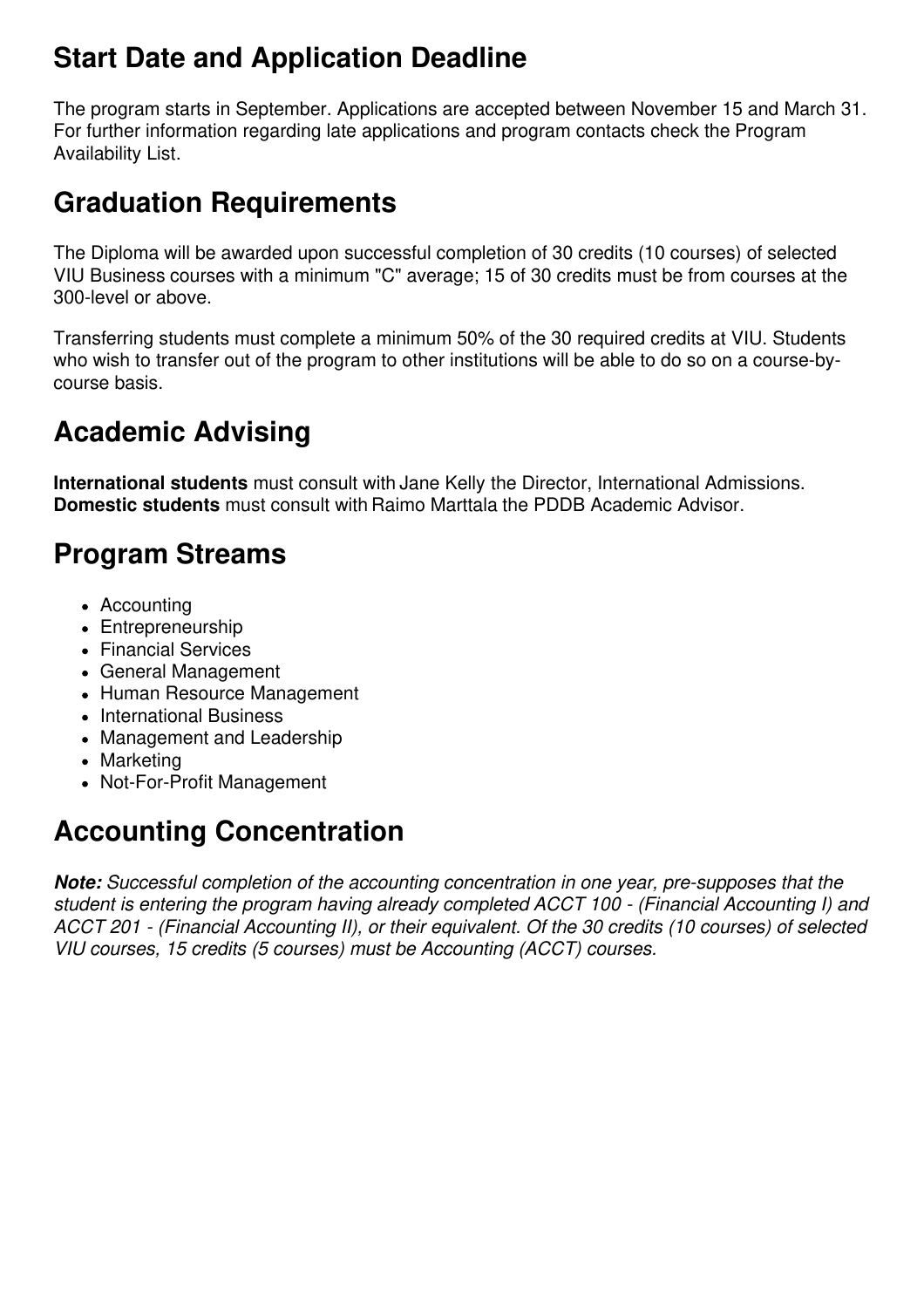| Choose <i>ten</i> of the following courses:                       |    |
|-------------------------------------------------------------------|----|
| ACCT 217 - (Taxation I)                                           |    |
| ACCT 294 - (Introduction to Cost & Managerial Accounting)         |    |
| ACCT 330 - (Financial Reporting & Analysis)                       |    |
| ACCT 335 - (Intermediate Accounting: Assets)                      |    |
| ACCT 336 - (Intermediate Accounting: Liabilities &Owners' Equity) |    |
| ACCT 340 - (Not-For-Profit Accounting)                            |    |
| ACCT 390 - (Selected Topics in Accounting)                        |    |
| ACCT 410 - (Principles of Auditing)                               | 30 |
| FNCE 130 - (Introduction to Finance)                              |    |
| FNCE 330 - (Corporate Finance)                                    |    |
| FNCE 427 - (Risk Management & Portfolio Analysis)                 |    |
| LAWW 326 - (Commercial Law)                                       |    |
| QUME 232 - (Business Statistics I)                                |    |
| QUME 380 - (Management Information Systems: Design & Analysis)    |    |
| QUME 436 - (Econometrics)                                         |    |
| <b>Total Credits</b>                                              | 30 |

# **Entrepreneurship Concentration**

| ACCT 100 - (Financial Accounting I) or,              | 3  |
|------------------------------------------------------|----|
| ACCT 101 - (Accounting for Non-Financial Managers)   |    |
| ACCT 294 - (Intro to Cost and Managerial Accounting) | 3  |
| LAWW 326 - (Commercial Law)                          | 3  |
| MARK 160 - (Introduction to Marketing)               | 3  |
| MGMT 192 - (Principles of Management)                | 3  |
| MGMT 293 - (Human Resource Management)               | 3  |
| MGMT 381 - (Entre/Intrapreneurship)                  | 3  |
| MGMT 450 - (Operations Management)                   | 3  |
| Upper-level MARK elective                            | 3  |
| Upper-level MGMT elective                            | 3  |
| <b>Total Credits</b>                                 | 30 |

#### **Financial Services Concentration**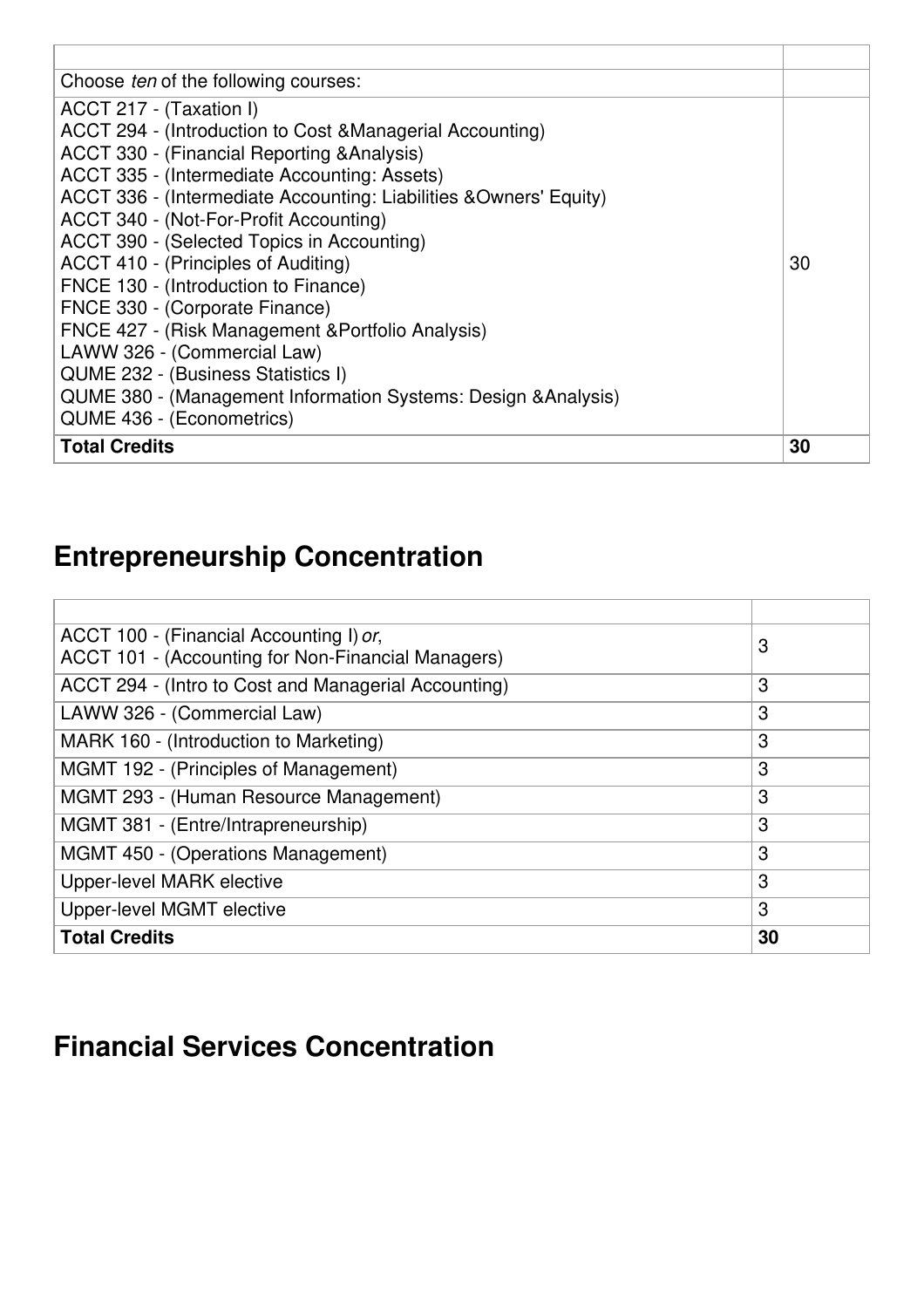| ACCT 100 - (Financial Accounting I)                      | 3  |
|----------------------------------------------------------|----|
| ACCT 201 - (Financial Accounting II)                     | 3  |
| ECON 305 - (Money, Banking, and the Foreign Exchange)    | 3  |
| FNCE 130 - (Intro to Finance)                            | 3  |
| FNCE 330 - (Corporate Finance)                           | 3  |
| FNCE 344 - (Canadian Investment Funds)                   | 3  |
| FNCE 345 - (Security Analysis and Investment Management) | 3  |
| MARK 362 - (Professional Selling)                        | 3  |
| MGMT 323 - (International Business I)                    | 3  |
| QUME 232 - (Business Statistics I)                       | 3  |
| <b>Total Credits</b>                                     | 30 |

#### **General Management Concentration**

| ACCT 100 - (Financial Accounting I)      | 3  |
|------------------------------------------|----|
| ECON 100 - (Intro to Economics)          | 3  |
| MARK 160 - (Introduction to Marketing)   | 3  |
| MGMT 192 - (Principles of Management)    | 3  |
| MGMT 496 - (Strategic Management Issues) | 3  |
| QUME 232 - (Business Statistics I)       | 3  |
| Upper-level Business elective*           | 3  |
| Upper-level Business elective*           | 3  |
| Upper-level Business elective*           | 3  |
| Upper-level Business elective*           | 3  |
| <b>Total Credits</b>                     | 30 |

**\****Note: Selection of upper-level electives will be in consultation with the Post Degree Diploma Advisor.*

## **Human Resource Management Concentration**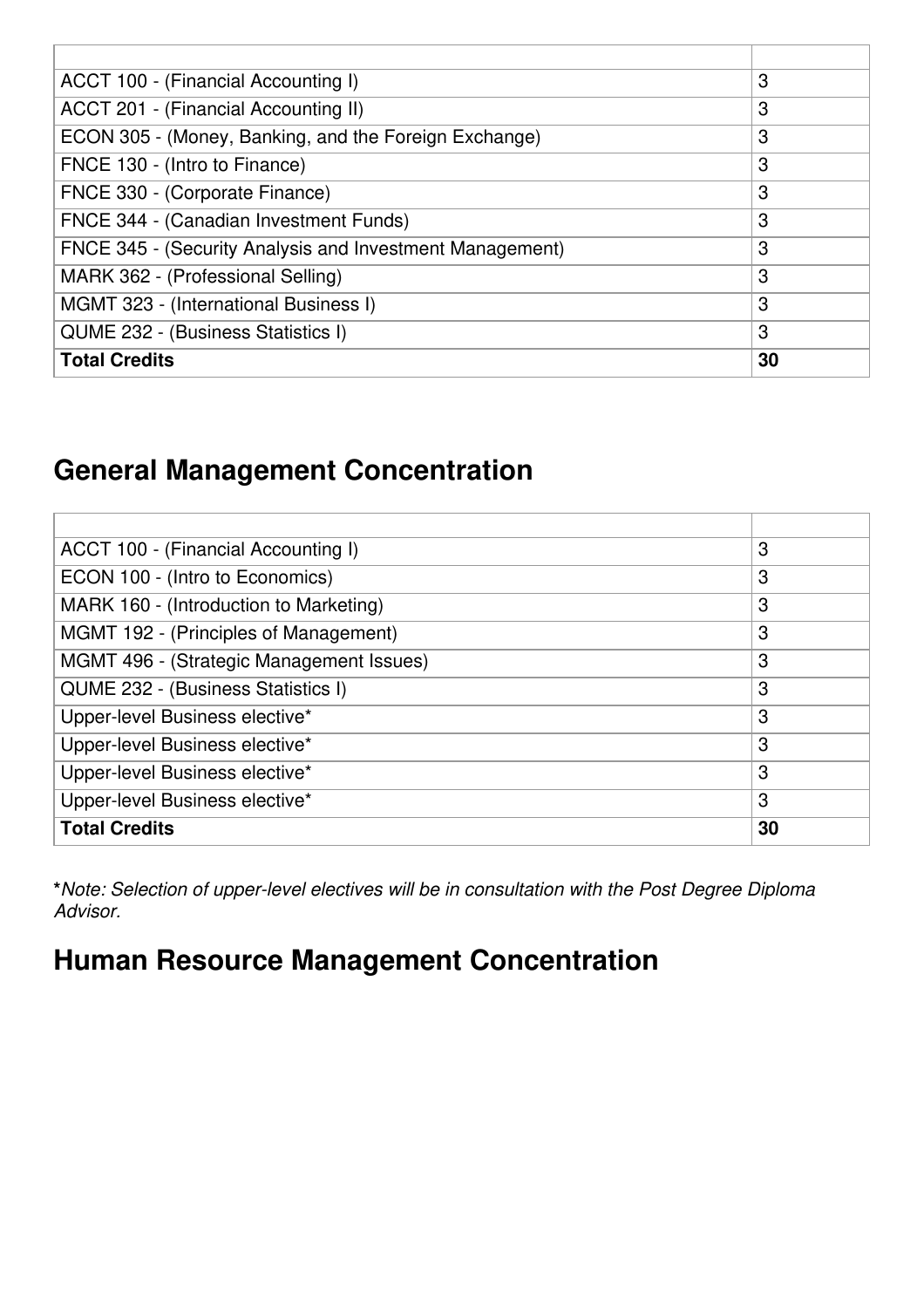| ACCT 100 - (Financial Accounting I)                                                                                                                                                                                                                                                                                                                                            | 3  |
|--------------------------------------------------------------------------------------------------------------------------------------------------------------------------------------------------------------------------------------------------------------------------------------------------------------------------------------------------------------------------------|----|
| MGMT 192 - (Principles of Management)                                                                                                                                                                                                                                                                                                                                          | 3  |
| MGMT 292 - (Organizational Behaviour)                                                                                                                                                                                                                                                                                                                                          | 3  |
| MGMT 293 - (Human Resource Management)                                                                                                                                                                                                                                                                                                                                         | 3  |
| Choose six of the following courses:                                                                                                                                                                                                                                                                                                                                           |    |
| MGMT 345 - (Safety and Wellness)<br>MGMT 365 - (Compensation and Benefits)<br>MGMT 377 - (Recruitment and Selection)<br>MGMT 392 - (Negotiations)<br>MGMT 425 - (Strategic Human Resources Planning)<br>MGMT 485 - (Labour and Employee Relations)<br>MGMT 494 - (Strategies for Sustainable Development)<br>QUME 380 - (Management Information Systems: Design and Analysis)t | 18 |
|                                                                                                                                                                                                                                                                                                                                                                                |    |
| <b>Total Credits</b>                                                                                                                                                                                                                                                                                                                                                           | 30 |

#### **International Business Concentration**

| MARK 160 - (Introduction to Marketing)                      | 3  |
|-------------------------------------------------------------|----|
| MGMT 192 - (Principles of Management)                       | 3  |
| MGMT 292 - (Organizational Behaviour)                       | 3  |
| MGMT 293 - (Human Resource Management)                      | 3  |
| Choose six of the following courses:                        |    |
| FNCE 423 - (International Finance)                          |    |
| GLST 390 - (Globalization: An Interdisciplinary Inquiry)    |    |
| MARK 368 - (International Marketing)                        |    |
| MGMT 323 - (International Business I)                       |    |
| MGMT 392 - (Negotiations)                                   | 18 |
| MGMT 396 - (International Management: People and Processes) |    |
| MGMT 423 - (International Business II)                      |    |
| MGMT 494 - (Strategies for Sustainable Development)         |    |
| MGMT 498 - (Special Topics in International Management)t    |    |
| <b>Total Credits</b>                                        | 30 |

# **Management and Leadership Concentration**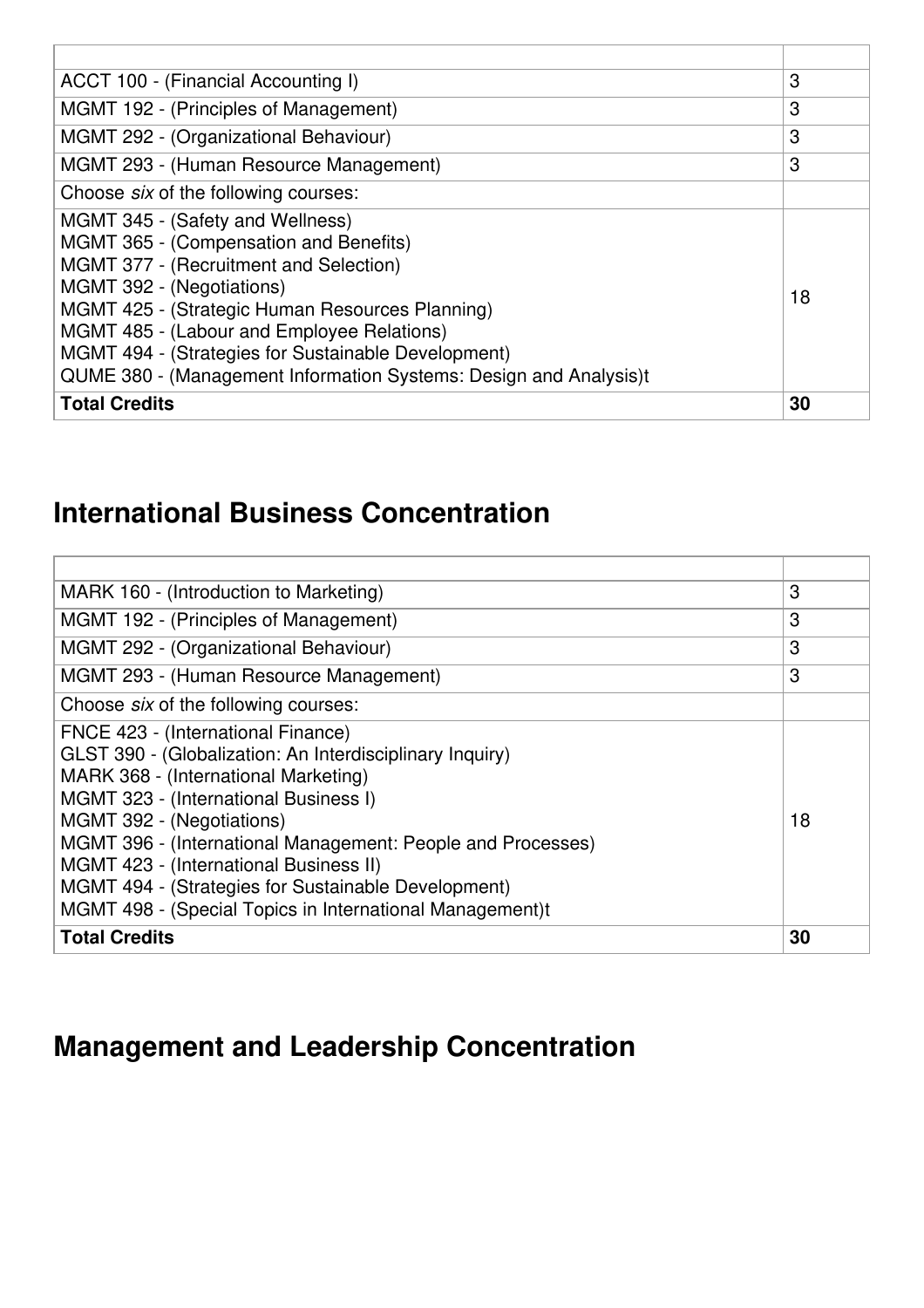| ACCT 100 - (Financial Accounting I)                                                                                                                                                                                                                                                                                                                                                                                                                                                                                                  | 3  |
|--------------------------------------------------------------------------------------------------------------------------------------------------------------------------------------------------------------------------------------------------------------------------------------------------------------------------------------------------------------------------------------------------------------------------------------------------------------------------------------------------------------------------------------|----|
| MARK 160 - (Introduction to Marketing)                                                                                                                                                                                                                                                                                                                                                                                                                                                                                               | 3  |
| MGMT 192 - (Principles of Management)                                                                                                                                                                                                                                                                                                                                                                                                                                                                                                | 3  |
| MGMT 292 - (Organizational Behaviour)                                                                                                                                                                                                                                                                                                                                                                                                                                                                                                | 3  |
| <b>MGMT 293 - (Human Resource Management)</b>                                                                                                                                                                                                                                                                                                                                                                                                                                                                                        | 3  |
| Select three courses selected from the following list:                                                                                                                                                                                                                                                                                                                                                                                                                                                                               |    |
| ECON 300 - (Political Economy for Non-Specialists)<br>LAWW 326 - (Commercial Law)<br>MARK 368 - (International Marketing)<br>MGMT 323 - (International Business I)<br><b>MGMT 355 - (Training and Development)</b><br>MGMT 381 - (Entre/Intrapreneurship)<br>MGMT 392 - (Negotiations)<br>MGMT 460 - (Canadian Business, Government, and Legislation)<br><b>MGMT 494 - (Strategies for Sustainable Development)</b><br>MGMT 496 - (Strategic Management Issues)<br>QUME 380 - (Management Information Systems: Design and Analysis)t | 9  |
| Upper-level Business elective                                                                                                                                                                                                                                                                                                                                                                                                                                                                                                        | 3  |
| Upper-level Business elective                                                                                                                                                                                                                                                                                                                                                                                                                                                                                                        | 3  |
| <b>Total Credits</b>                                                                                                                                                                                                                                                                                                                                                                                                                                                                                                                 | 30 |

## **Marketing Concentration**

| ACCT 100 - (Financial Accounting I)          | 3  |
|----------------------------------------------|----|
| MARK 160 - (Introduction to Marketing)       | 3  |
| MARK 260 - (Buyer Behaviour)                 | 3  |
| MGMT 192 - (Principles of Management)        | 3  |
| QUME 232 - (Business Statistics I)           | 3  |
| Select <i>five</i> of the following courses: |    |
| MARK 325 - (Advertising and Promotion)       |    |
| MARK 361 - (Services Marketing)              |    |
| MARK 362 - (Professional Selling)            |    |
| MARK 364 - (Marketing Channels)              | 15 |
| MARK 366 - (Market Research)                 |    |
| MARK 368 - (International Marketing)         |    |
| MARK 460 - (Strategic Marketing)             |    |
| MARK 490 - (Selected Topics in Marketing )t  |    |
| <b>Total Credits</b>                         | 30 |

# **Not-For-Profit Management Concentration**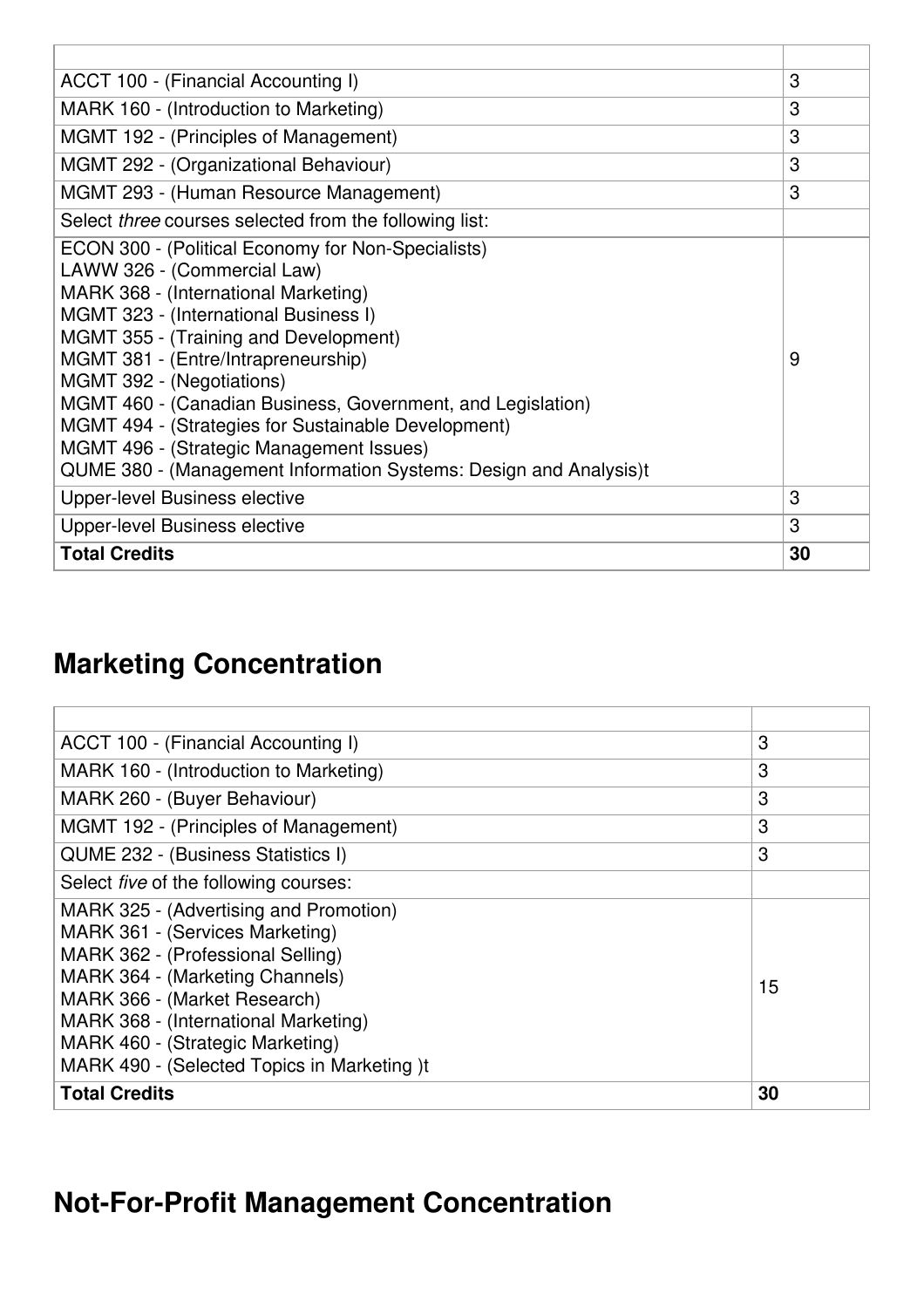| ACCT 100 - (Financial Accounting I)                                          | 3  |
|------------------------------------------------------------------------------|----|
| ACCT 294 - (Intro to Cost and Managerial Accounting) or,                     | 3  |
| ACCT 340 - (Not-For-Profit Accounting)                                       |    |
| MARK 160 - (Introduction to Marketing)                                       | 3  |
| MARK 470 - (Marketing Management in Public and Not-for-Profit Organizations) | 3  |
| MGMT 192 - (Principles of Management)                                        | 3  |
| MGMT 293 - (Human Resource Management)                                       | 3  |
| MGMT 392 - (Negotiations)                                                    | 3  |
| TRMT 450 - (Volunteer Management)                                            | 3  |
| Upper-level Business elective*                                               | 3  |
| Upper-level Business elective*                                               | 3  |
| <b>Total Credits</b>                                                         | 30 |

**\****Note: Selection of upper-level electives will be in consultation with the Post Degree Diploma Advisor.*

#### *Students with a Business Undergraduate Degree*

Students interested in a general Post-Degree Diploma in Business Studies who have a business undergraduate degree may consider the following courses:

| <b>Lower-level courses</b>                           | <b>Credits</b> |
|------------------------------------------------------|----------------|
| ACCT 201 - (Financial Accounting II)                 | 3              |
| ACCT 294 - (Intro to Cost and Managerial Accounting) | 3              |
| MARK 260 - (Buyer Behaviour)                         | 3              |
| MGMT 230 - (Introduction to E-Management)            | 3              |
| MGMT 292 - (Organizational Behaviour)                | 3              |
| MGMT 293 - (Human Resource Management)               | З              |
| QUME 232 - (Business Statistics I)                   | 3              |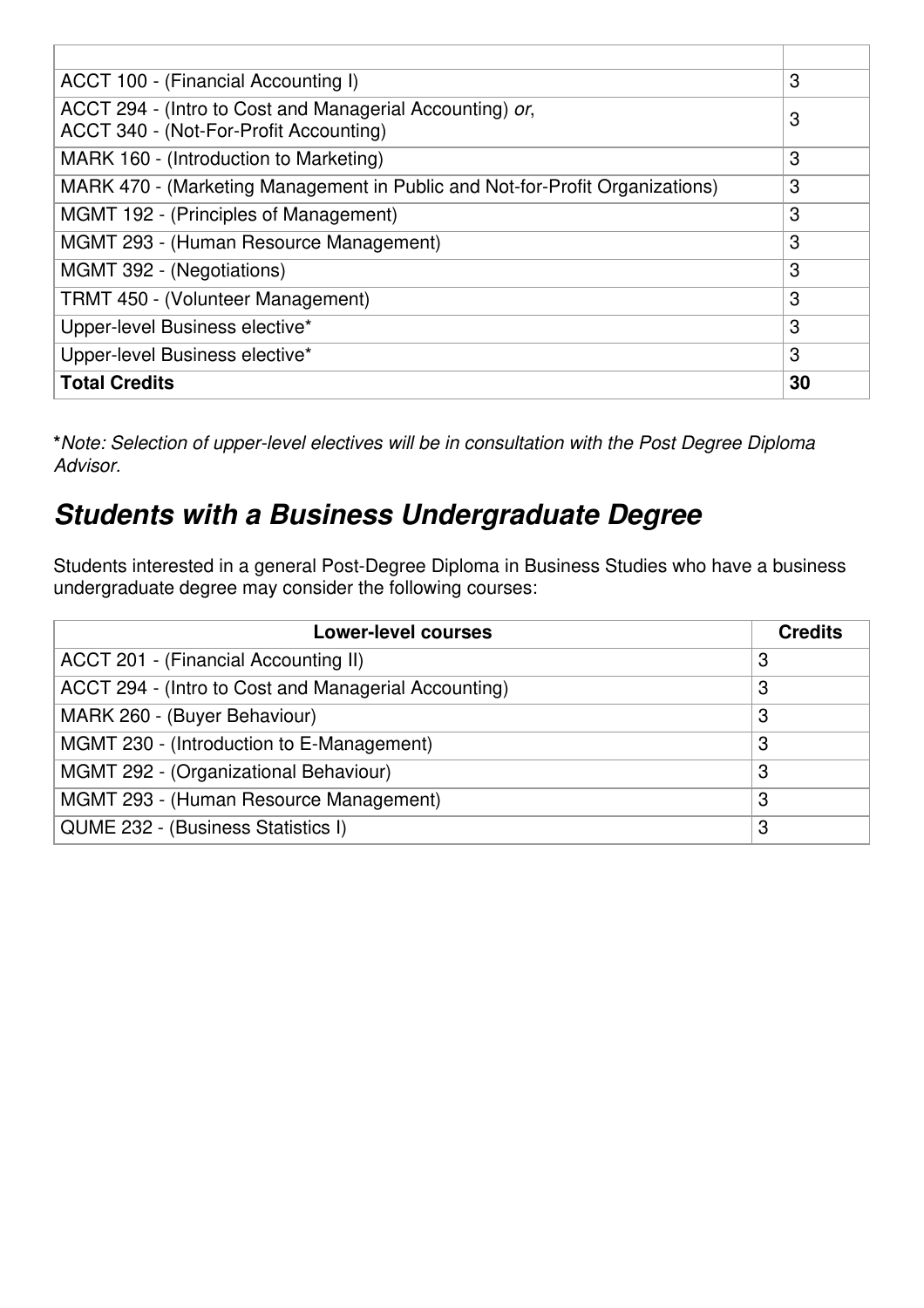| <b>Upper-level courses</b>                                                   | <b>Credits</b> |
|------------------------------------------------------------------------------|----------------|
| A minimum of five upper-level courses must be completed:                     | 3              |
| ACCT 335 - (Intermediate Accounting: Assets)                                 | 3              |
| ACCT 336 - (Intermediate Accounting: Liabilities and Owners' Equity)         | 3              |
| FNCE 344 - (Canadian Investment Funds)                                       | 3              |
| FNCE 345 - (Security Analysis and Investment Management)                     | 3              |
| LAWW 326 - (Commercial Law)                                                  | 3              |
| MARK 325 - (Advertising and Promotion)                                       | 3              |
| MARK 361 - (Services Marketing)                                              | 3              |
| MARK 362 - (Professional Selling)                                            | 3              |
| MARK 366 - (Market Research)                                                 | 3              |
| MARK 430 - (On-Line Marketing)                                               | 3              |
| MARK 460 - (Strategic Marketing)                                             | 3              |
| MARK 470 - (Marketing Management in Public and Not-for-Profit Organizations) | 3              |
| MGMT 323 - (International Business I)                                        | 3              |
| MGMT 381 - (Entre/Intrapreneurship)                                          | 3              |
| MGMT 385 - (Labour and Employee Relations)                                   | 3              |
| MGMT 392 - (Negotiations)                                                    | 3              |
| MGMT 450 - (Operations Management)                                           | 3              |
| MGMT 460 - (Business - Government Relations)                                 | 3              |
| MGMT 496 - (Strategic Management Issues)                                     | 3              |
| QUME 380 - (Management Information Systems: Design and Analysis)             | 3              |
| QUME 436 - (Econometrics)                                                    | 3              |

#### *Students with a Non-Business Undergraduate Degree*

Students interested in a general Post-Degree Diploma in Business Studies with a non-business undergraduate degree are encouraged to take a variety of courses, unless they are focused on a specific career path.